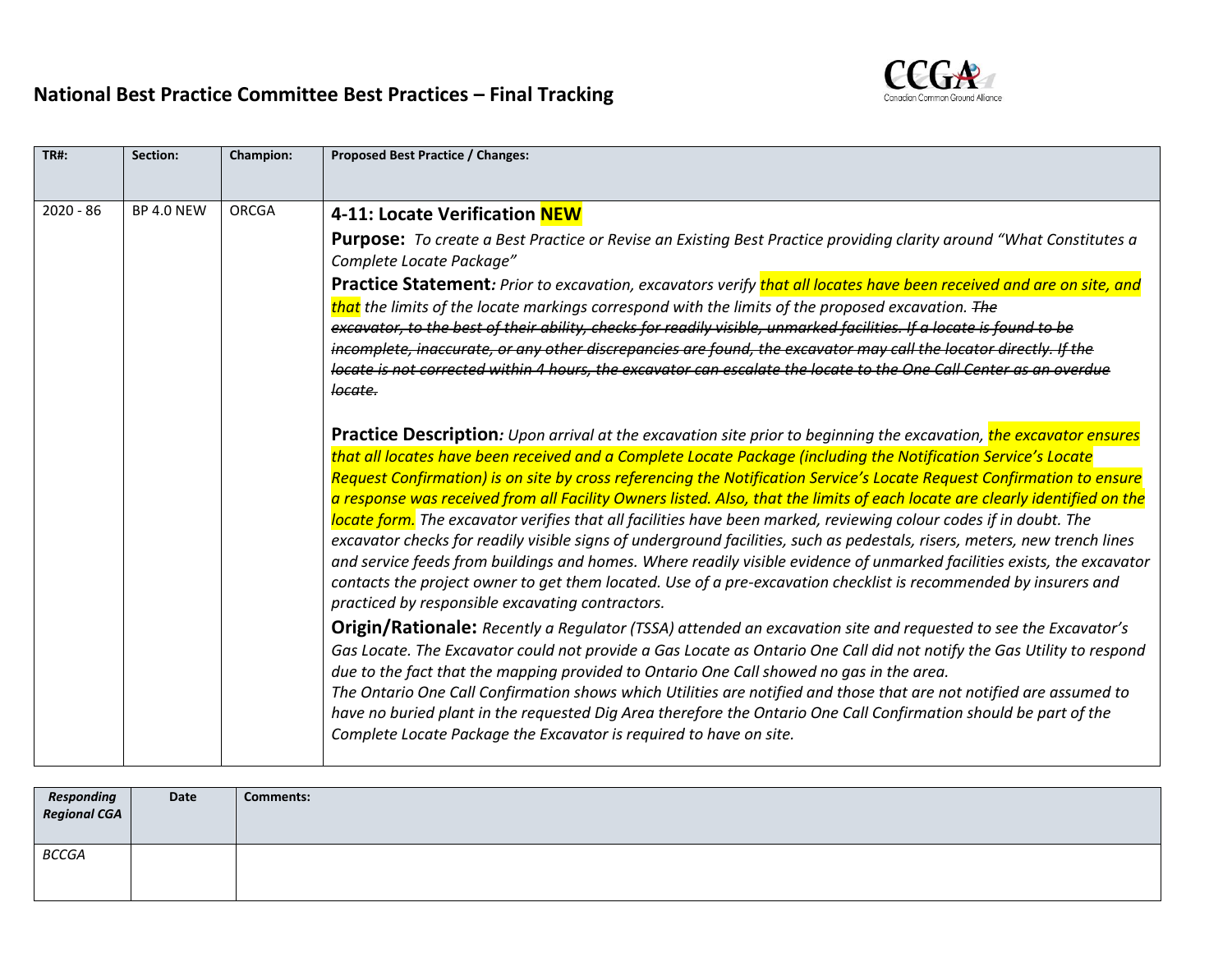

## **National Best Practice Committee Best Practices – Final Tracking**

| ABCGA         | 2020-08-11 | Reject all new info highlighted – if something needs to be added about locate documents on site then it should be<br>added to 4-4 instead of 4-11                                                                                                                                                                                                                                                                                                                                                                                                                                         |  |  |  |  |
|---------------|------------|-------------------------------------------------------------------------------------------------------------------------------------------------------------------------------------------------------------------------------------------------------------------------------------------------------------------------------------------------------------------------------------------------------------------------------------------------------------------------------------------------------------------------------------------------------------------------------------------|--|--|--|--|
|               | 2021-03-30 | practice needs to identify the following key elements:                                                                                                                                                                                                                                                                                                                                                                                                                                                                                                                                    |  |  |  |  |
|               |            | Have onsite records of any and all requests for locates, either made directly to the facility owner or through the Notification<br>Centre.                                                                                                                                                                                                                                                                                                                                                                                                                                                |  |  |  |  |
|               |            | Confirm that dig site area is accurately and fully identified on the Locate Request(s).                                                                                                                                                                                                                                                                                                                                                                                                                                                                                                   |  |  |  |  |
|               |            | Have onsite a complete list of all facilities that have been identified as having assets in the vicinity of the dig area, and which were                                                                                                                                                                                                                                                                                                                                                                                                                                                  |  |  |  |  |
|               |            | notified of the excavation                                                                                                                                                                                                                                                                                                                                                                                                                                                                                                                                                                |  |  |  |  |
|               |            | Have records that all notified facility owners identified on a Notification Centre Locate Request have responded. (Ground<br>markings, maps or clearances for each on site)                                                                                                                                                                                                                                                                                                                                                                                                               |  |  |  |  |
|               |            | Have records that all other facility owners that were identified by secondary locates, sweeps or other means have been contacted<br>and have responded (Ground Markings, maps or clearances on site)                                                                                                                                                                                                                                                                                                                                                                                      |  |  |  |  |
|               |            | Confirm that all facility owner responses have correctly identified the scope of the work area and have provided location<br>information for the entire work area.                                                                                                                                                                                                                                                                                                                                                                                                                        |  |  |  |  |
| SCGA          |            | The intent provided by the purpose of this TR is to provide clarification on what consists of a complete locate package. Within this TR there is<br>no clarification as to what defines a complete locate package. In some provinces one call is not mandatory, therefore having the one call<br>notification request confirmation may be of assistance to include in a locate package, but would not constitute a complete locate package as<br>other infrastructure will still be required to be reached and confirmed.                                                                 |  |  |  |  |
|               |            | The committee also noted that within the original practice description indicates," The excavator verifies that all facilities have been<br>marked, reviewing colour codes if in doubt," and suggests when the practice description is being revised to consider the opportunity to<br>revise this aspect. The reason for the suggestion is that multiple infrastructures may be in the same area that require the same colour code -<br>this sentence may provide a false sense of complete locate to the excavator if not aware of multi infrastructures utilizing the same colour code. |  |  |  |  |
| <b>MCGA</b>   |            |                                                                                                                                                                                                                                                                                                                                                                                                                                                                                                                                                                                           |  |  |  |  |
| <b>ORCGA</b>  |            |                                                                                                                                                                                                                                                                                                                                                                                                                                                                                                                                                                                           |  |  |  |  |
| QRCGA         |            | For us, 4.11 is clear and complete.                                                                                                                                                                                                                                                                                                                                                                                                                                                                                                                                                       |  |  |  |  |
| <b>ATLCGA</b> |            | Reject all new info highlighted . Consider a new TR for "Complete Locate package" and modify 2-28 to make it clear what members<br>were notified and/or cleared.                                                                                                                                                                                                                                                                                                                                                                                                                          |  |  |  |  |